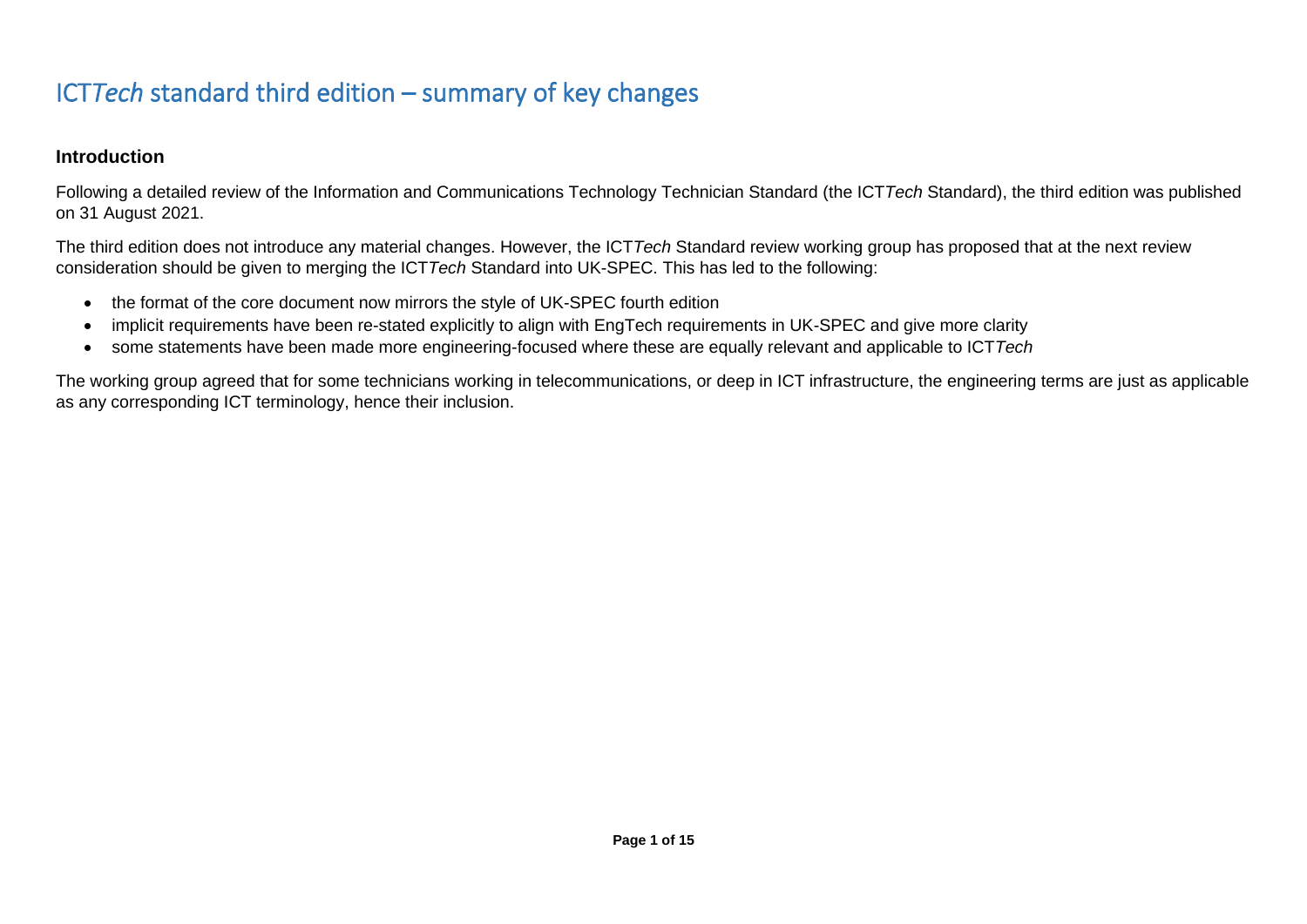## **ICT***Tech* **Learning Outcomes**

ICT*Tech* Standard third edition now incorporates ICT*Tech* learning outcomes which were previously included in the Approval of Qualifications and Apprenticeships Handbook (AQAH) 2015. These three versions of learning outcomes are set out in the table below for comparison:

| 1st edition, 2015)                                                                                                                                                                                                                                              | EngTech & ICTTech learning outcomes (AQAH                                                                                                                                                                                                                                                                                                                   | 2020)                                                                                                                                                                                                                                                                                         | <b>EngTech learning outcomes (AAQA 1st edition,</b>                                                                                                                                                                                                                      | ICT Tech learning outcomes (ICT Tech Standard<br>3rd edition, 2021)                                                                                                                                                                                                                                          |                                                                                                                                                                                                                                                                                       |
|-----------------------------------------------------------------------------------------------------------------------------------------------------------------------------------------------------------------------------------------------------------------|-------------------------------------------------------------------------------------------------------------------------------------------------------------------------------------------------------------------------------------------------------------------------------------------------------------------------------------------------------------|-----------------------------------------------------------------------------------------------------------------------------------------------------------------------------------------------------------------------------------------------------------------------------------------------|--------------------------------------------------------------------------------------------------------------------------------------------------------------------------------------------------------------------------------------------------------------------------|--------------------------------------------------------------------------------------------------------------------------------------------------------------------------------------------------------------------------------------------------------------------------------------------------------------|---------------------------------------------------------------------------------------------------------------------------------------------------------------------------------------------------------------------------------------------------------------------------------------|
| <b>A Science and</b><br><b>Mathematics</b><br>Engineering is<br>underpinned by<br>science and<br>mathematics, and<br>other associated<br>disciplines, as defined<br>by the relevant<br>professional<br>engineering<br>institution(s).<br>Technicians will need: | A1. A descriptive, formula-<br>based knowledge and<br>understanding of the<br>scientific principles<br>underpinning relevant<br>current technologies<br>A2. Knowledge and<br>understanding of relevant<br>mathematics, including<br>numerical and data<br>analysis, that is necessary<br>to support the application<br>of technical and practical<br>skills | <b>Science and</b><br>mathematics<br>The study of<br>engineering requires a<br>substantial grounding in<br>engineering principles,<br>science and<br>mathematics<br>commensurate with the<br>level of study.                                                                                  | <b>Science, mathematics</b><br>and engineering<br>principles<br>T1. Apply knowledge of<br>mathematics, statistics,<br>natural science and<br>engineering principles to<br>well-defined problems.                                                                         | <b>Science and</b><br>mathematics<br>The study of<br>engineering requires a<br>substantial grounding in<br>engineering principles,<br>science and<br>mathematics<br>commensurate with the<br>level of study.                                                                                                 | <b>Science, mathematics</b><br>and engineering<br>principles<br><b>ICT1.</b> Apply knowledge of<br>mathematics, statistics,<br>natural science and<br>engineering principles to<br>well-defined ICT problems.                                                                         |
| <b>B</b> Engineering<br>analysis<br>Engineering analysis<br>involves the<br>application of<br>engineering concepts<br>and tools to the<br>solution of<br>engineering or ICT<br>problems.<br>Technicians will need:                                              | <b>B1.</b> To understand the<br>limitations of standard<br>tests and measurements<br>relevant to their field of<br>activity<br><b>B2.</b> Know-how to use the<br>results of engineering<br>analysis for the purpose of<br>developing solutions to<br>well-defined engineering<br>or ICT problems                                                            | <b>Engineering analysis</b><br><b>Engineering analysis</b><br>involves the application<br>of engineering<br>concepts and tools to<br>analyse, model and<br>solve problems. At<br>higher levels of study<br>engineers will work with<br>information that may be<br>uncertain or<br>incomplete. | <b>Problem analysis</b><br>T2. Analyse well-defined<br>problems reaching<br>substantiated<br>conclusions.<br><b>Analytical tools and</b><br><b>Techniques</b><br>T3. Use appropriate<br>computational and<br>analytical techniques to<br>solve well-defined<br>problems. | <b>Engineering analysis</b><br>Engineering analysis<br>involves the application<br>of engineering<br>concepts and tools to<br>analyse, model and<br>solve engineering or<br>ICT problems. At higher<br>levels of study<br>engineers will work with<br>information that may be<br>uncertain or<br>incomplete. | <b>Problem analysis</b><br>ICT2. Analyse well-defined<br>problems, reaching<br>substantiated conclusions.<br><b>Analytical tools and</b><br>techniques<br><b>ICT3.</b> Use appropriate<br>computational and<br>analytical tools and<br>techniques to solve well-<br>defined problems. |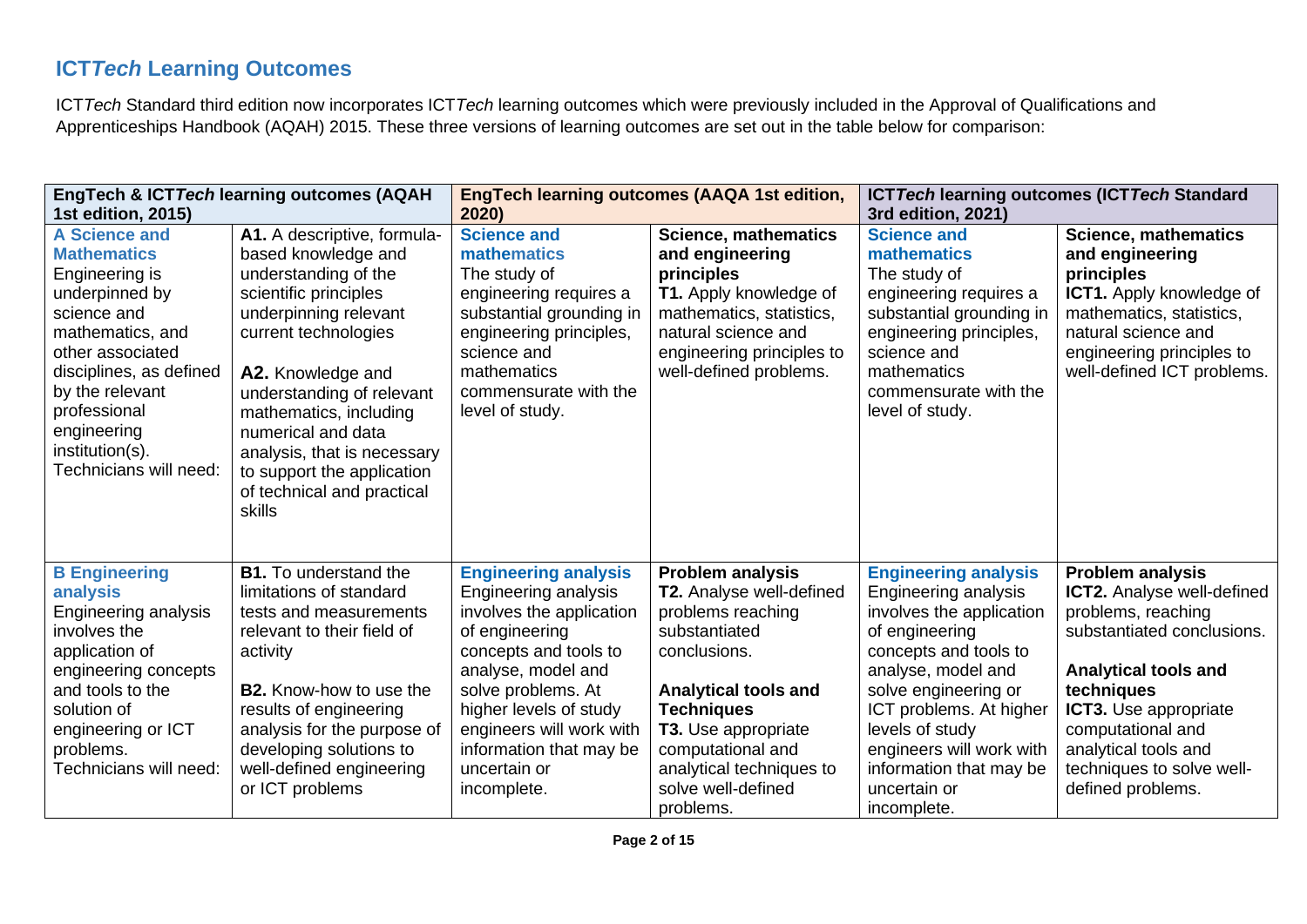| EngTech & ICTTech, (AQAH, 2015), cont.                                                                                                                                                  |                                                                                                                                                                                                                                                                                                                                                                                                                                                                                                                                                                                                                             | EngTech, (AAQA, 2020), cont.                                                                                                                                                                                                                                                             |                                                                                                                                                                                                                                                                                                                                                                                                                                                                                                                                                                                   | ICT Tech, (ICT Tech Standard, 2021), cont.                                                                                                                                                                                                                                               |                                                                                                                                                                                                                                                                                                                                                                                                                                                                                                                                                                                                                                                                                                                                                    |
|-----------------------------------------------------------------------------------------------------------------------------------------------------------------------------------------|-----------------------------------------------------------------------------------------------------------------------------------------------------------------------------------------------------------------------------------------------------------------------------------------------------------------------------------------------------------------------------------------------------------------------------------------------------------------------------------------------------------------------------------------------------------------------------------------------------------------------------|------------------------------------------------------------------------------------------------------------------------------------------------------------------------------------------------------------------------------------------------------------------------------------------|-----------------------------------------------------------------------------------------------------------------------------------------------------------------------------------------------------------------------------------------------------------------------------------------------------------------------------------------------------------------------------------------------------------------------------------------------------------------------------------------------------------------------------------------------------------------------------------|------------------------------------------------------------------------------------------------------------------------------------------------------------------------------------------------------------------------------------------------------------------------------------------|----------------------------------------------------------------------------------------------------------------------------------------------------------------------------------------------------------------------------------------------------------------------------------------------------------------------------------------------------------------------------------------------------------------------------------------------------------------------------------------------------------------------------------------------------------------------------------------------------------------------------------------------------------------------------------------------------------------------------------------------------|
| <b>B Engineering</b><br>analysis<br>(Continued.)                                                                                                                                        | <b>B3.</b> To apply appropriate<br>solutions to well-defined<br>engineering or ICT<br>problems using methods<br>specific to their field of<br>activity                                                                                                                                                                                                                                                                                                                                                                                                                                                                      | <b>Engineering analysis</b><br>(Continued.)                                                                                                                                                                                                                                              | <b>Technical literature</b><br>T4. Select and use<br>technical literature and<br>other sources of<br>information to address<br>well-defined problems.                                                                                                                                                                                                                                                                                                                                                                                                                             | <b>Engineering analysis</b><br>(Continued.)                                                                                                                                                                                                                                              | <b>Technical literature</b><br>ICT4. Select and use<br>technical literature and<br>other sources of<br>information to address<br>well-defined engineering<br>or ICT problems specific to<br>their field of activity.                                                                                                                                                                                                                                                                                                                                                                                                                                                                                                                               |
| <b>C</b> Design<br>Design at this level<br>involves the<br>awareness of an<br>economically viable<br>product, process or<br>system to meet a<br>defined need.<br>Technicians will need: | C1. Awareness of<br>business, customer, and<br>user needs<br>C2. Awareness of<br>constraints on the design<br>process including<br>environmental and<br>sustainability limitations;<br>ethical, health, safety,<br>security and risk issues;<br>intellectual property; codes<br>of practice and standards<br>C3. Knowledge that<br>supports design for the<br>purpose of developing<br>solutions to well-defined<br>engineering or ICT<br>problems<br>C4. Know-how to<br>contribute to the design<br>and/or the design process<br>C5. Know-how to<br>communicate their work to<br>technical and non-<br>technical audiences | <b>Design and</b><br>innovation<br>Design is the creation<br>and development of an<br>economically viable<br>product, process or<br>system to meet a<br>defined need. It<br>involves significant<br>technical and<br>intellectual challenges<br>commensurate with the<br>level of study. | <b>Design</b><br><b>T5.</b> Contribute to design<br>solutions for well defined<br>technical problems and<br>assist with the design of<br>systems, components or<br>processes to meet<br>business, customer or<br>user needs as<br>appropriate. This will<br>involve consideration of<br>applicable health and<br>safety, diversity,<br>inclusion, cultural,<br>societal and<br>environmental matters,<br>codes of practice and<br>industry standards.<br>Integrated/systems<br>approach<br><b>T6.</b> Apply a systematic<br>approach to the solution<br>of well-defined problems. | <b>Design and</b><br>innovation<br>Design is the creation<br>and development of an<br>economically viable<br>product, process or<br>system to meet a<br>defined need. It<br>involves significant<br>technical and<br>intellectual challenges<br>commensurate with the<br>level of study. | <b>Design</b><br>ICT5. Contribute to design<br>solutions for well-defined<br>engineering or ICT<br>(technical) problems and<br>assist with the design of<br>systems, components or<br>processes to meet<br>business, customer or<br>user needs as appropriate.<br>This will involve<br>consideration of applicable<br>health and safety,<br>diversity, inclusion,<br>cultural, societal and<br>environmental matters,<br>codes of practice and<br>industry standards.<br>Legal/contractual<br>ICT6. Demonstrate<br>awareness of relevant<br>legal requirements<br>governing engineering or<br>ICT activities, including<br>personnel, health and<br>safety, contracts,<br>intellectual property rights,<br>product safety and liability<br>issues. |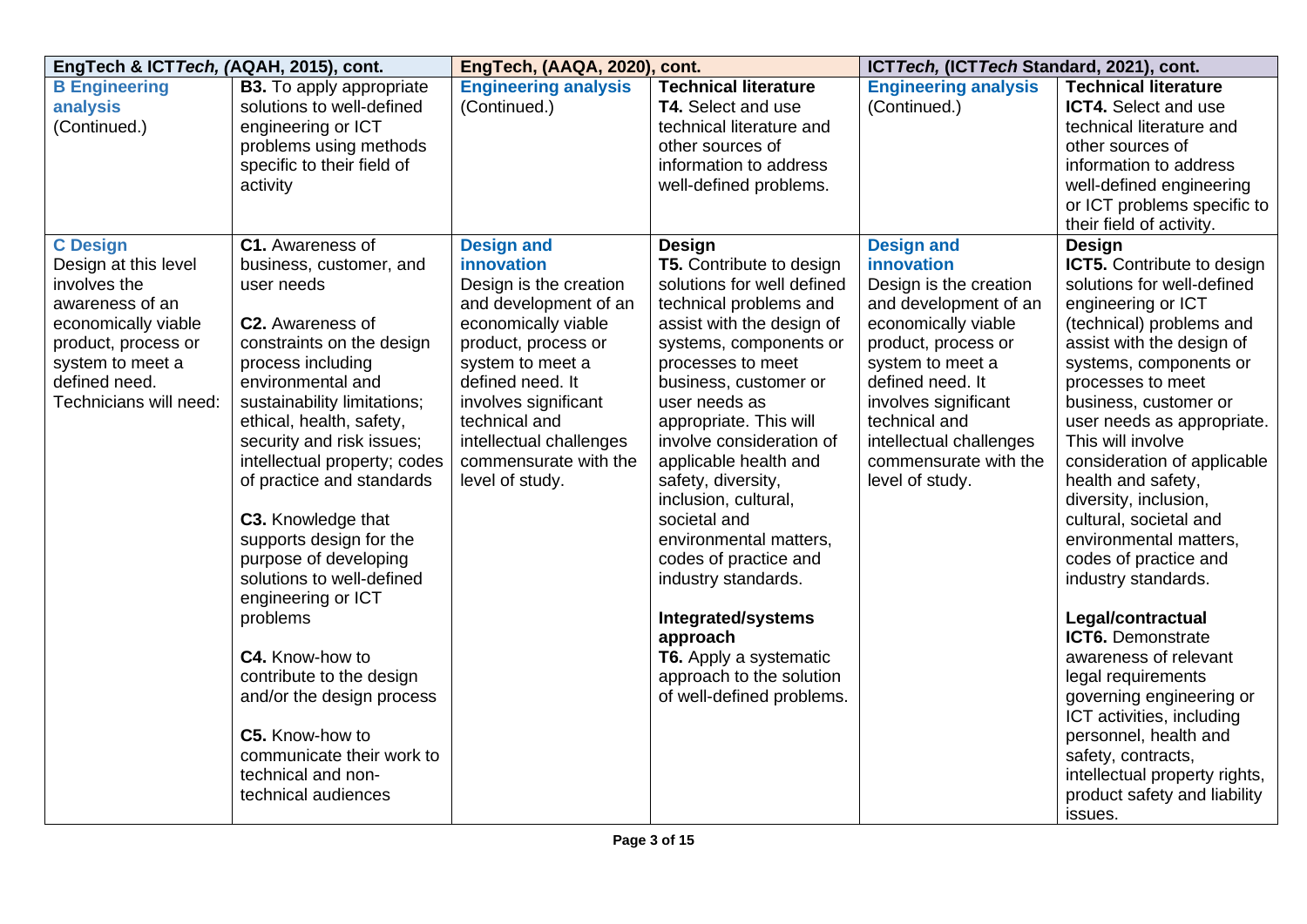| EngTech & ICTTech, (AQAH, 2015), cont.   |                                             | EngTech, (AAQA, 2020), cont.                       |                                | ICT Tech, (ICT Tech Standard, 2021), cont. |                                |
|------------------------------------------|---------------------------------------------|----------------------------------------------------|--------------------------------|--------------------------------------------|--------------------------------|
| D Economic, legal,                       | <b>D1.</b> Understanding the                | <b>The Engineer and</b>                            | <b>Sustainability</b>          | The engineer and                           | <b>Sustainability</b>          |
| social, ethical and                      | need for a high level of                    | <b>Society</b>                                     | <b>T7.</b> Evaluate the        | <b>society</b>                             | <b>ICT7.</b> Understand the    |
| environmental                            | professional and ethical                    | Engineering activity can                           | environmental and              | Engineering activity can                   | requirement for                |
| context                                  | conduct in engineering or                   | have a significant                                 | societal impact of             | have a significant                         | engineering or ICT             |
|                                          | ICT and a knowledge of                      | societal impact and                                | solutions to well-defined      | societal impact and                        | activities to promote          |
| Engineering or ICT                       | professional codes of                       | engineers must operate                             | problems.                      | engineers must operate                     | sustainable development.       |
| activity can have                        | conduct                                     | in a responsible and                               |                                | in a responsible and                       |                                |
| impacts on the                           |                                             | ethical manner,                                    | <b>Ethics</b>                  | ethical manner,                            | <b>Ethics</b>                  |
| environment, on                          | D2. Knowledge of the                        | recognise the                                      | T8. Apply ethical              | recognise the                              | <b>ICT8.</b> Understand the    |
| commerce, on society                     | commercial, economic and                    | importance of diversity,                           | principles and recognise       | importance of diversity,                   | need for a high level of       |
| and on individuals.                      | social context of the                       | and help ensure that                               | the need for engineers to      | and help ensure that                       | professional and ethical       |
|                                          | engineering or ICT                          | the benefits of                                    | exercise their                 | the benefits of                            | conduct in engineering or      |
| <b>Technicians therefore</b>             | processes                                   | innovation and                                     | responsibilities in an         | innovation and                             | ICT and demonstrate a          |
| need the skills to                       |                                             | progress are shared                                | ethical manner and in          | progress are shared.                       | knowledge of professional      |
| manage their activities                  | <b>D3.</b> Understanding the                | equitably and do not                               | line with professional         |                                            | codes of                       |
| and to be aware of the                   | requirement for                             | compromise the natural                             | codes of conduct.              |                                            | conduct.                       |
| various legal and<br>ethical constraints | engineering or ICT<br>activities to promote | environment or deplete<br>natural resources to the | <b>Risk</b>                    |                                            | <b>Risk</b>                    |
| under which they are                     | sustainable development                     | detriment of future                                | T9. Identify, evaluate and     |                                            | ICT9. Identify, evaluate       |
| expected to operate,                     |                                             | generations.                                       | mitigate risks (the effects    |                                            | and mitigate risks (the        |
| including:                               | <b>D4.</b> Awareness of relevant            |                                                    | of uncertainty) specific to    |                                            | effects of uncertainty)        |
|                                          | legal requirements                          |                                                    | their field of activity.       |                                            | specific to their field of     |
|                                          | governing engineering or                    |                                                    |                                |                                            | activity.                      |
|                                          | ICT activities, including                   |                                                    | <b>Security</b>                |                                            |                                |
|                                          | personnel, health & safety,                 |                                                    | T10. Adopt a holistic and      |                                            | <b>Security</b>                |
|                                          | contracts, intellectual                     |                                                    | proportionate approach         |                                            | ICT10. Adopt a holistic        |
|                                          | property rights, product                    |                                                    | to the mitigation of           |                                            | and proportionate              |
|                                          | safety and liability issues                 |                                                    | security risks.                |                                            | approach to the mitigation     |
|                                          |                                             |                                                    |                                |                                            | of security risks.             |
|                                          | <b>D5.</b> Awareness of risk                |                                                    | <b>Equality, diversity and</b> |                                            |                                |
|                                          | issues, including health &                  |                                                    | <b>Inclusion</b>               |                                            | <b>Equality, diversity and</b> |
|                                          | safety and environmental                    |                                                    | T11. Recognise the             |                                            | inclusion                      |
|                                          | risk                                        |                                                    | importance of equality,        |                                            | <b>ICT11.</b> Recognise the    |
|                                          |                                             |                                                    | diversity and inclusion in     |                                            | importance of equality,        |
|                                          |                                             |                                                    | the workplace.                 |                                            | diversity and inclusion in     |
|                                          |                                             |                                                    |                                |                                            | the workplace.                 |
|                                          |                                             |                                                    |                                |                                            |                                |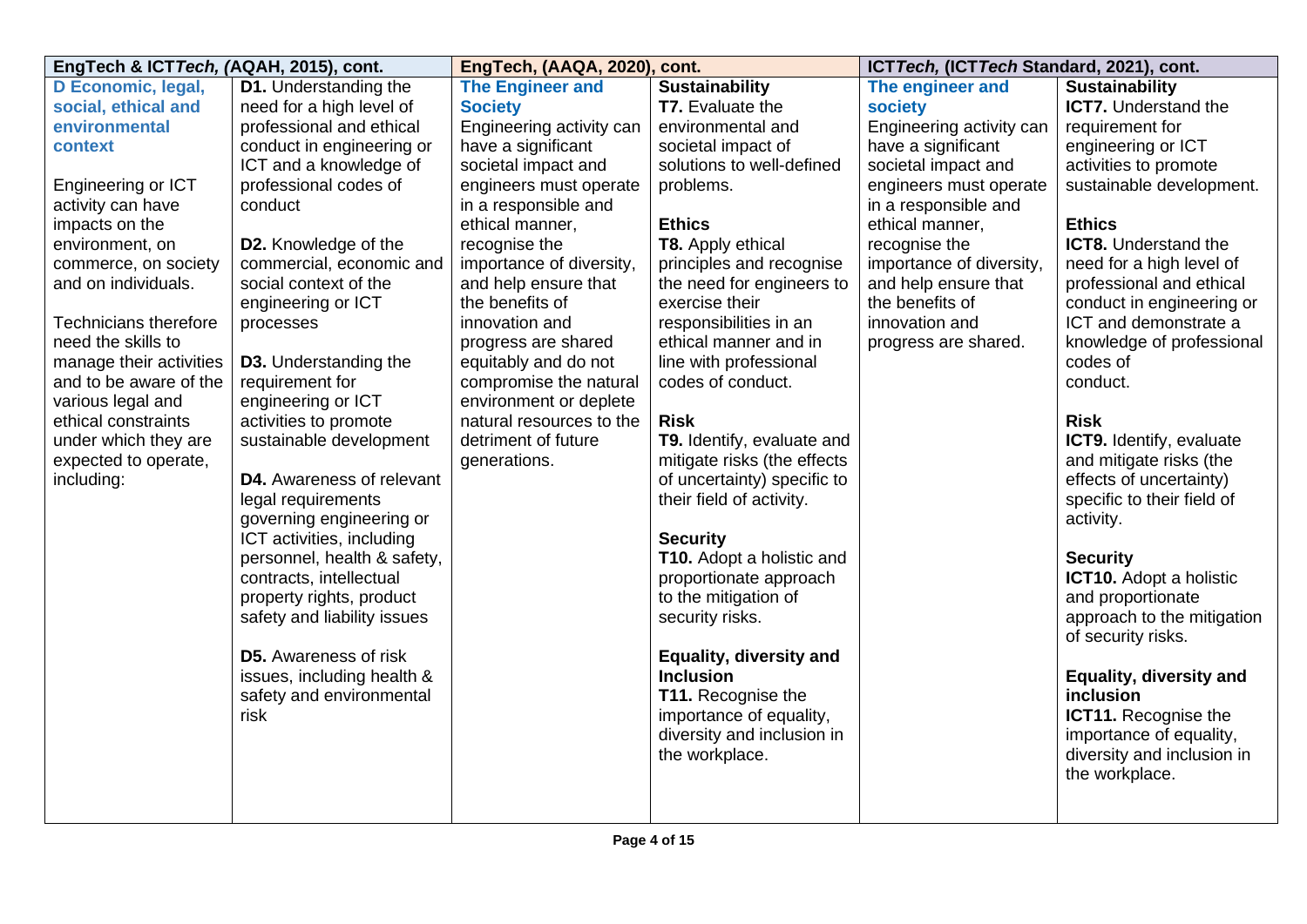|                                                                                                                                                 | EngTech & ICTTech, (AQAH, 2015), cont.                                                                                                                                                                                                                                                                                                                                                                                                                                                                                                                                    | EngTech, (AAQA, 2020), cont.                                                                                                                                                                                                                                                                                                                                                                                                   |                                                                                                                                                                                                                                                                                                                                                                                                                                                                                                                                                                                                                                                                                                                                                           | ICT Tech, (ICT Tech Standard, 2021), cont.                                                                                                                                                                                                                                                                                                                                                                                      |                                                                                                                                                                                                                                                                                                                                                                                                                                                                                                                                                                                                                                                                     |
|-------------------------------------------------------------------------------------------------------------------------------------------------|---------------------------------------------------------------------------------------------------------------------------------------------------------------------------------------------------------------------------------------------------------------------------------------------------------------------------------------------------------------------------------------------------------------------------------------------------------------------------------------------------------------------------------------------------------------------------|--------------------------------------------------------------------------------------------------------------------------------------------------------------------------------------------------------------------------------------------------------------------------------------------------------------------------------------------------------------------------------------------------------------------------------|-----------------------------------------------------------------------------------------------------------------------------------------------------------------------------------------------------------------------------------------------------------------------------------------------------------------------------------------------------------------------------------------------------------------------------------------------------------------------------------------------------------------------------------------------------------------------------------------------------------------------------------------------------------------------------------------------------------------------------------------------------------|---------------------------------------------------------------------------------------------------------------------------------------------------------------------------------------------------------------------------------------------------------------------------------------------------------------------------------------------------------------------------------------------------------------------------------|---------------------------------------------------------------------------------------------------------------------------------------------------------------------------------------------------------------------------------------------------------------------------------------------------------------------------------------------------------------------------------------------------------------------------------------------------------------------------------------------------------------------------------------------------------------------------------------------------------------------------------------------------------------------|
| <b>E</b> Engineering<br>practice<br>This is the practical<br>application of<br>engineering or ICT<br>knowledge and skills.<br>This can include: | E1. Know-how to use<br>relevant materials,<br>equipment, tools,<br>processes, or products<br>E2. Knowledge of<br>procedures and practices<br>for industry standard<br>operations and processes<br>E3. Know-how to use and<br>apply information from<br>technical literature<br>E4 Know-how to use<br>appropriate codes of<br>practice and industry<br>standards<br><b>E5.</b> Awareness of quality<br>issues and the potential<br>for continuous<br>improvement<br>E6. Awareness of team<br>roles and the ability to<br>work as a member of an<br>engineering or ICT team | <b>Engineering practice</b><br>The practical<br>application of<br>engineering concepts<br>and tools, engineering<br>and project<br>management,<br>teamwork and<br>communication skills.<br>Engineers also require<br>a sound grasp of the<br>commercial context of<br>their work, specifically<br>the ways an<br>organisation creates,<br>delivers and captures<br>value in economic,<br>social, cultural or other<br>contexts | <b>Practical and workshop</b><br><b>skills</b><br>T12. Use practical<br>laboratory and workshop<br>skills to investigate well-<br>defined problems.<br>Materials, equipment,<br>technologies and<br>processes<br>T13. Select and apply<br>appropriate materials,<br>equipment, engineering<br>technologies and<br>processes to plan and<br>undertake well-defined<br>programmes of work<br><b>Quality management</b><br>T14. Recognise the need<br>for quality management<br>systems and continuous<br>improvement in the<br>context of well-defined<br>problems.<br><b>Engineering and</b><br>project<br><b>Management</b><br>T15. Demonstrate<br>awareness of<br>engineering<br>management principles,<br>commercial context and<br>project management. | <b>Engineering practice</b><br>The practical<br>application of<br>engineering concepts<br>and tools, engineering<br>and project<br>management,<br>teamwork and<br>communication skills.<br>Engineers also require<br>a sound grasp of the<br>commercial context of<br>their work, specifically<br>the ways an<br>organisation creates,<br>delivers and captures<br>value in economic,<br>social, cultural or other<br>contexts. | Materials, equipment,<br>technologies and<br>processes<br><b>ICT12.</b> Select and apply<br>appropriate materials,<br>equipment, engineering<br>technologies, processes,<br>codes of practice and<br>industry standards to plan<br>and undertake well-<br>defined programmes of<br>work.<br><b>Quality management</b><br>ICT13. Recognise the<br>need for quality<br>management systems and<br>continuous improvement<br>in the context of well-<br>defined problems.<br><b>Engineering and project</b><br>management<br>ICT14. Demonstrate<br>awareness of engineering<br>management principles,<br>commercial and economic<br>context, and project<br>management. |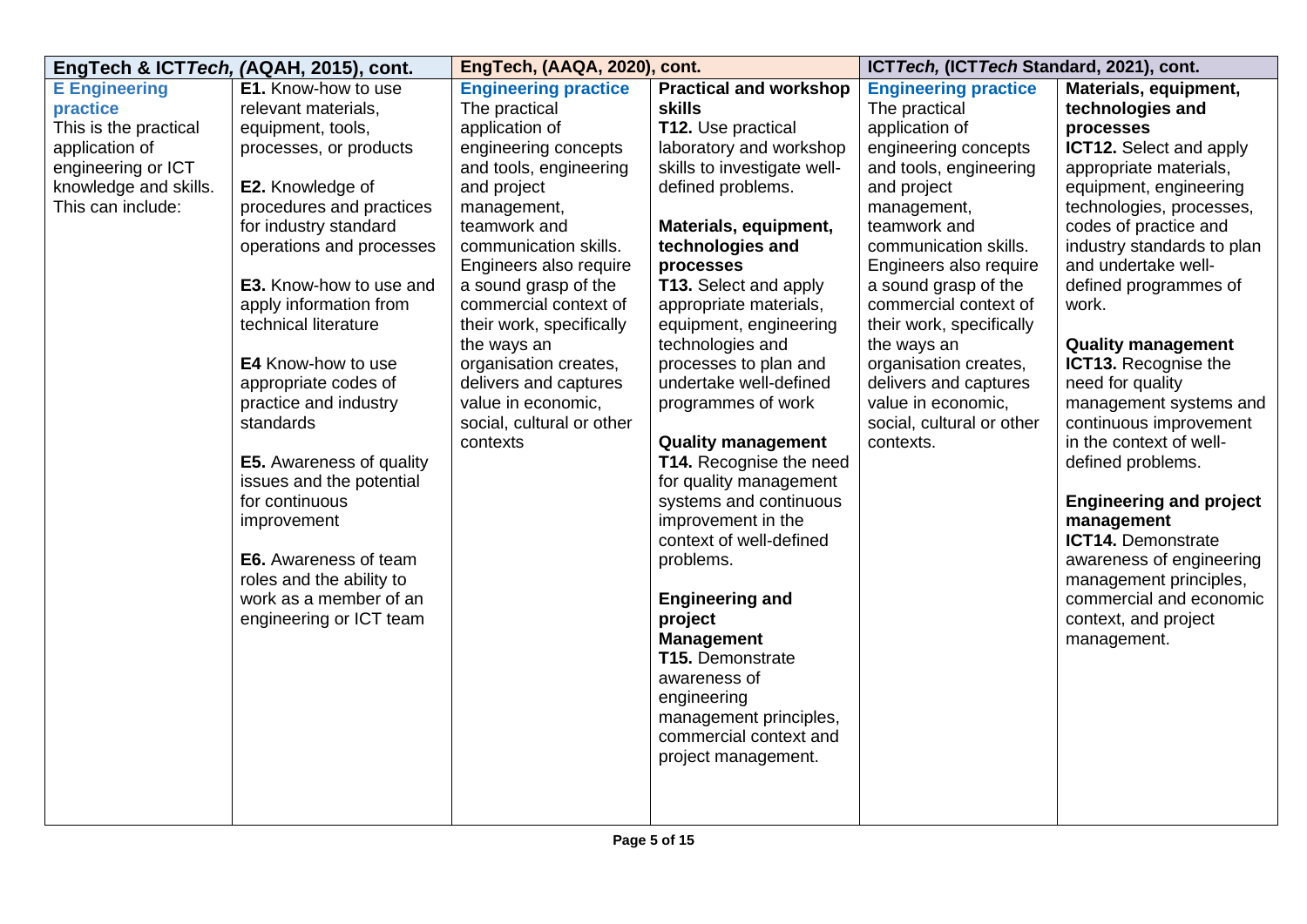|                                                                                                                                                                                                                                                                                       | EngTech & ICTTech, (AQAH, 2015), cont.                                                                                                                                                                                                                                                                                                                              | EngTech, (AAQA, 2020), cont.                |                                                                                                                                                  | ICT Tech, (ICT Tech Standard, 2021), cont.  |                                                                                                                                                           |
|---------------------------------------------------------------------------------------------------------------------------------------------------------------------------------------------------------------------------------------------------------------------------------------|---------------------------------------------------------------------------------------------------------------------------------------------------------------------------------------------------------------------------------------------------------------------------------------------------------------------------------------------------------------------|---------------------------------------------|--------------------------------------------------------------------------------------------------------------------------------------------------|---------------------------------------------|-----------------------------------------------------------------------------------------------------------------------------------------------------------|
| <b>E</b> Engineering<br>practice<br>(Continued.)                                                                                                                                                                                                                                      |                                                                                                                                                                                                                                                                                                                                                                     | <b>Engineering practice</b><br>(Continued.) | <b>Teamwork</b><br><b>T16.</b> Function effectively<br>as an individual and as a<br>member of a team.                                            | <b>Engineering practice</b><br>(Continued.) | <b>Teamwork</b><br><b>ICT15.</b> Function effectively<br>as an individual and as a<br>member of a team.                                                   |
|                                                                                                                                                                                                                                                                                       |                                                                                                                                                                                                                                                                                                                                                                     |                                             | <b>Communication</b><br>T17. Communicate<br>effectively with technical<br>and non-technical<br>audiences.                                        |                                             | <b>Communication</b><br>ICT16. Communicate<br>effectively with technical<br>and non-technical<br>audiences.                                               |
|                                                                                                                                                                                                                                                                                       |                                                                                                                                                                                                                                                                                                                                                                     |                                             | <b>Lifelong learning</b><br>T18. Plan and record<br>self-learning and improve<br>performance, as the<br>foundation for lifelong<br>learning/CPD. |                                             | <b>Lifelong learning</b><br><b>ICT17.</b> Plan and record<br>self-learning and improve<br>performance, as the<br>foundation for lifelong<br>learning/CPD. |
| <b>F</b> Additional general<br><b>skills</b><br><b>Technicians must</b><br>have developed<br>transferable skills,<br>additional to those set<br>out in the other<br>learning outcomes,<br>and that will be of<br>value in a wide range<br>of situations, including<br>the ability to: | F1. Apply their skills in<br>problem solving,<br>communication,<br>information retrieval,<br>working with others and<br>the effective use of<br>general IT facilities<br>F2. Plan self-learning and<br>improve performance, as<br>the foundation for lifelong<br>learning/CPD<br>F3. Plan and carry out a<br>personal programme of<br>work<br>F4. Exercise personal |                                             | [NB: Additional general skills learning outcomes from AQAH have been subsumed into                                                               | other learning outcomes under this review]  |                                                                                                                                                           |
|                                                                                                                                                                                                                                                                                       | responsibility, as an<br>individual or as a team<br>member                                                                                                                                                                                                                                                                                                          |                                             |                                                                                                                                                  |                                             |                                                                                                                                                           |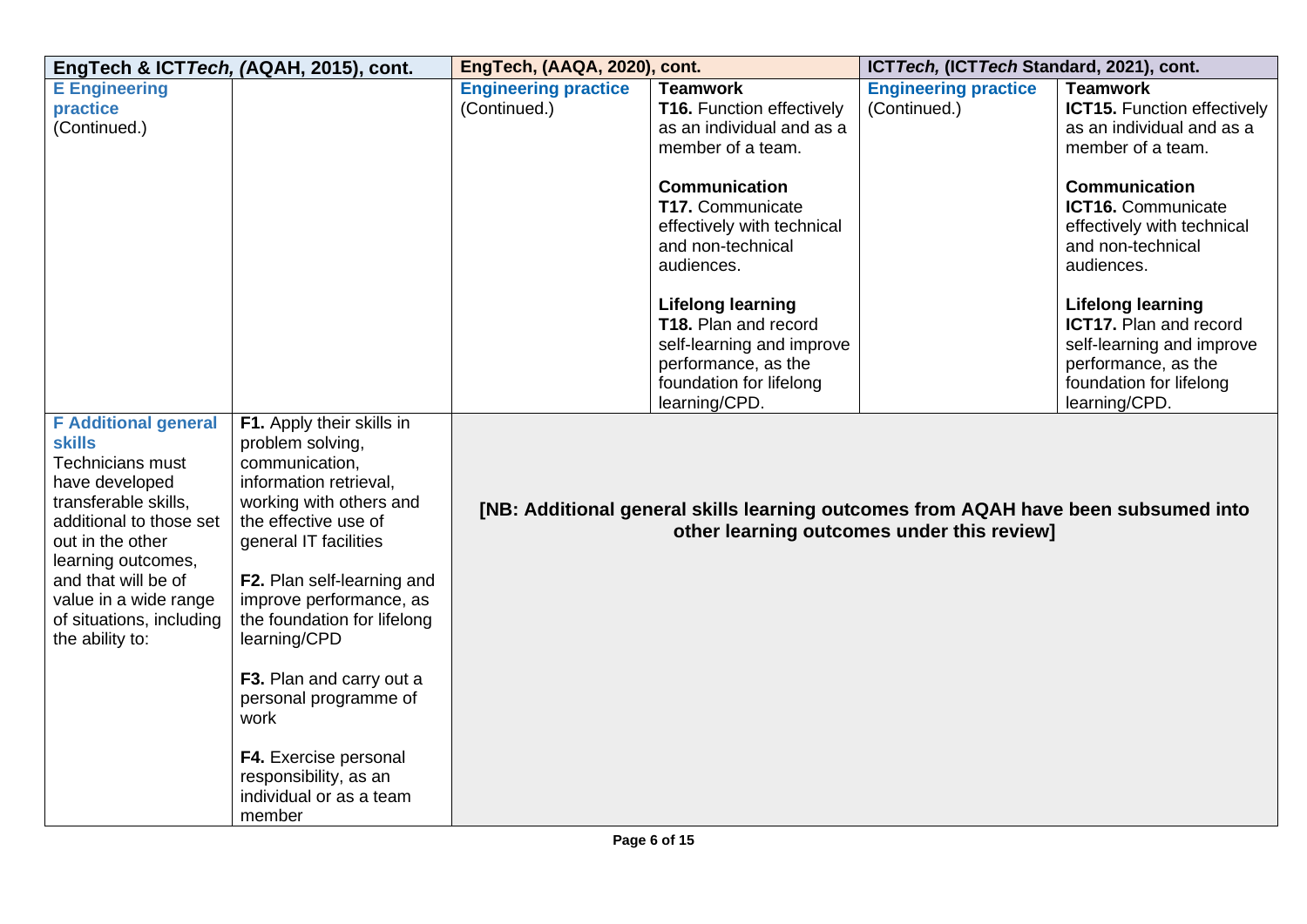### **ICT***Tech* **Competences**

The overall approach in redrafting UK-SPEC (fourth edition, 2020) aimed to increase clarity, making the requirements (ie the Standard itself) more understandable. This included providing better examples of how applicants might provide evidence of having met the Standard. The third edition of the ICT*Tech* Standard (2021) mirrors these changes. As a result, there are significant differences in the examples of evidence between the ICT*Tech* Standard second and third editions.

The latest edition of the ICT*Tech* Standard has been drafted with an emphasis on accessibility, clarity of structure and internal consistency with other standards documents. The text was edited with accessible language principles in mind (using active tenses and keeping sentences under 25 words where possible). This was balanced with the need to not change the precise meaning of technical, engineering and regulatory terms.

#### **For ease of reference: competences B2, B3 and B4 have been merged, and a new competence D3 has been added.**

| ICT Tech Standard, 2 <sup>nd</sup> edition, 2016                                                                                           |                                                                                                                                                                                                                                                                                                           | ICT Tech Standard, 3 <sup>rd</sup> edition, 2021                                                                                                                                                                                                                                                                                                          |                                                                                                                                                                                                                                                                                                                                 |  |
|--------------------------------------------------------------------------------------------------------------------------------------------|-----------------------------------------------------------------------------------------------------------------------------------------------------------------------------------------------------------------------------------------------------------------------------------------------------------|-----------------------------------------------------------------------------------------------------------------------------------------------------------------------------------------------------------------------------------------------------------------------------------------------------------------------------------------------------------|---------------------------------------------------------------------------------------------------------------------------------------------------------------------------------------------------------------------------------------------------------------------------------------------------------------------------------|--|
| practical and systems skills.<br>process.                                                                                                  | Use ICT knowledge and understanding when applying technical,<br>Provide evidence that you have the know-how to do a job involving ICT and<br>are able to use your experience in ICT to solve a problem or to improve a                                                                                    | A. Knowledge and understanding<br>ICT Technicians shall use ICT knowledge and understanding to apply<br>technical, practical and systems skills.<br>This competence is about having knowledge of the technologies, standards and<br>practices relevant to the applicant's area of work and having evidence of<br>maintaining and applying this knowledge. |                                                                                                                                                                                                                                                                                                                                 |  |
| <b>Competence</b>                                                                                                                          | <b>Examples of evidence include:</b>                                                                                                                                                                                                                                                                      | <b>Competence</b>                                                                                                                                                                                                                                                                                                                                         | <b>Example of evidence</b>                                                                                                                                                                                                                                                                                                      |  |
| A1. Apply ICT principles in<br>an analytical and systematic<br>approach, to solve problems<br>and contribute to continuous<br>improvement. | For a piece of ICT equipment, software or<br>system, which you have worked on:<br>explain how it works<br>or describe your involvement in the<br>solution to a problem<br>or describe how you were involved in<br>continuous improvement<br>or describe your involvement in improved<br>customer service. | A1. Apply ICT principles in<br>an analytical and systematic<br>approach, to solve and<br>review problems and<br>contribute to continuous<br>improvement                                                                                                                                                                                                   | Evaluating potential methods of carrying out<br>an engineering task and selecting the most<br>appropriate solution<br>Recognising a difficulty and then identifying an<br>approach to resolve it<br>Identifying an improvement in a technique,<br>procedure, process or method<br>Interpreting and carrying out test procedures |  |
| A2. Review, select and use<br>appropriate techniques,<br>procedures and methods to<br>undertake activities.                                | Describe how you chose and applied specific<br>technical knowledge of tools, applications<br>and systems relevant for your own area of<br>ICT systems.                                                                                                                                                    | A2. Review, select and use<br>appropriate techniques,<br>procedures and methods to<br>undertake activities.                                                                                                                                                                                                                                               | Drawing on your technical knowledge to<br>complete a task<br>Performing calculations using standard<br>formulae<br>Analysing performance or test data or<br>comparing performance information with<br>published material<br>Applying knowledge of modelling packages<br>and an ability to use them to solve problems            |  |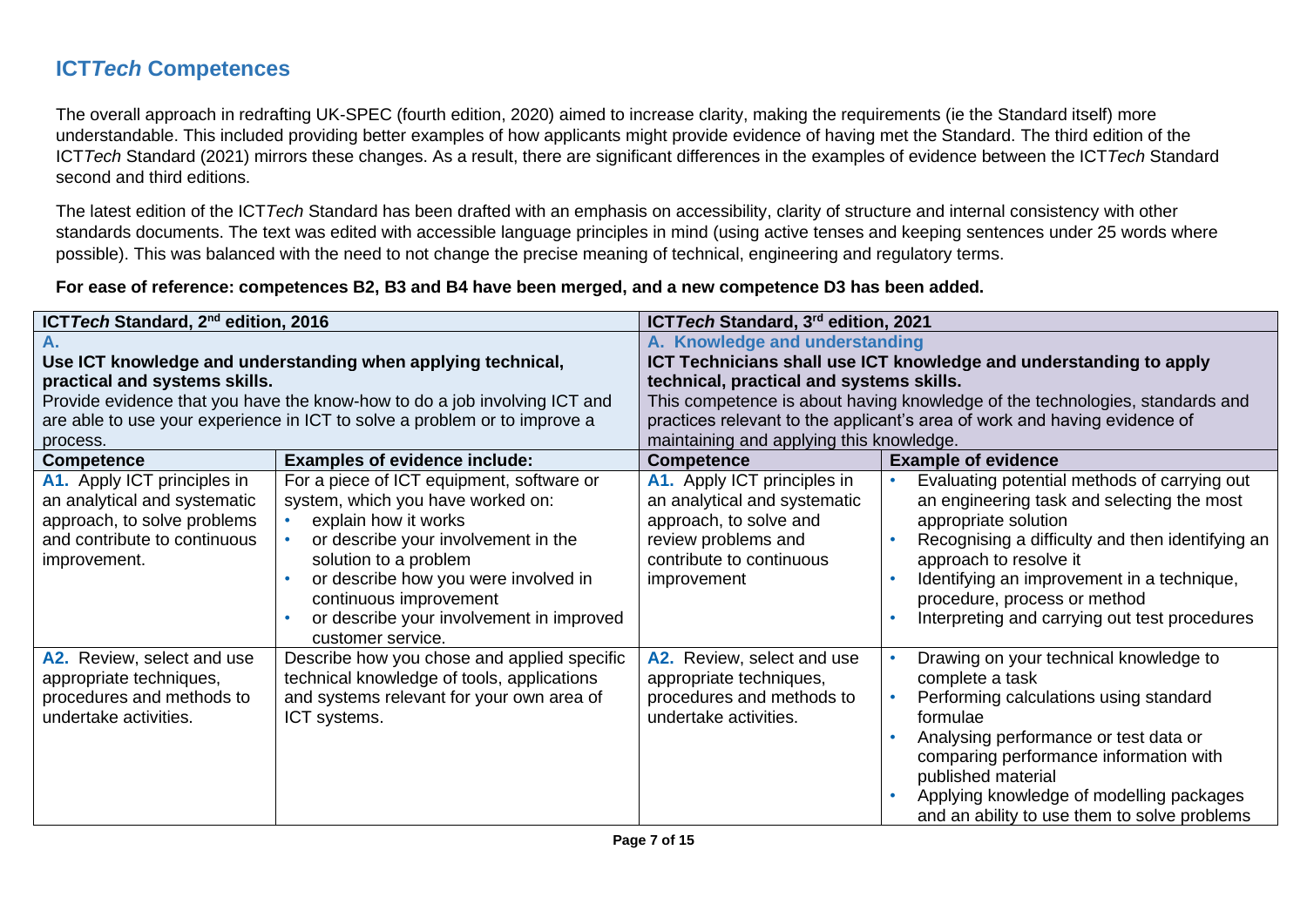| ICT Tech Standard, 2 <sup>nd</sup> edition, 2016 |                                                                          | ICT Tech Standard, 3rd edition, 2021                                        |                                                                                    |  |
|--------------------------------------------------|--------------------------------------------------------------------------|-----------------------------------------------------------------------------|------------------------------------------------------------------------------------|--|
| <b>B.</b>                                        |                                                                          | <b>B. Design, development and solving ICT problems</b>                      |                                                                                    |  |
|                                                  | Contribute to the design, development, configuration, testing,           | ICT Technicians shall contribute to the design, development, configuration, |                                                                                    |  |
|                                                  | commissioning, installation, deployment, operation, migration or         |                                                                             | testing, commissioning, installation, deployment, operation, migration or          |  |
|                                                  | maintenance of ICT solutions, products, processes, systems, services     |                                                                             | maintenance of ICT solutions, products, processes, systems, services or            |  |
| or applications.                                 |                                                                          | applications.                                                               |                                                                                    |  |
|                                                  |                                                                          |                                                                             |                                                                                    |  |
|                                                  | Say how you have contributed to the organisation of your work and to the |                                                                             | This competence is about the ability to apply ICT knowledge effectively and        |  |
| necessary resources to complete tasks.           |                                                                          |                                                                             | efficiently to the individual tasks which need to be undertaken in the applicant's |  |
|                                                  |                                                                          | role.                                                                       |                                                                                    |  |
| <b>Competence</b>                                | <b>Examples of evidence include:</b>                                     | <b>Competence</b>                                                           | <b>Example of evidence</b>                                                         |  |
| <b>B1.</b> Identify and/or respond               | Illustrate how you have used established                                 | <b>B1.</b> Identify and/or respond                                          | Using knowledge to identify a problem or an                                        |  |
| to problems with ICT                             | procedures to measure and monitor the                                    | to problems with ICT                                                        | opportunity for improvement                                                        |  |
| solutions, services or                           | performance of an ICT system or component;                               | solutions, services or                                                      | Investigating a problem to identify the                                            |  |
| infrastructure and apply                         | explain how you identified the sources of a                              | infrastructure and apply                                                    | underlying cause                                                                   |  |
| suitable methods to seek the                     | problem in the operation or commissioning of                             | suitable methods to seek the                                                | Identifying a solution to a problem or an                                          |  |
| causes and to guide the                          | an ICT system or component and describe                                  | causes and to achieve the                                                   | improvement opportunity                                                            |  |
| development of satisfactory                      | the measures you proposed and helped take                                | development of satisfactory                                                 | Contributing to the design of an item or                                           |  |
| solutions.                                       | to fix and improve the system.                                           | solutions                                                                   | process                                                                            |  |
|                                                  |                                                                          |                                                                             |                                                                                    |  |
|                                                  | Describe how you have used diagnostic                                    |                                                                             |                                                                                    |  |
|                                                  | methods to identify causes and achieve                                   |                                                                             |                                                                                    |  |
|                                                  | satisfactory solutions.                                                  |                                                                             |                                                                                    |  |
|                                                  | Describe how you have used tools or                                      |                                                                             |                                                                                    |  |
|                                                  | techniques to diagnose and, where                                        |                                                                             |                                                                                    |  |
|                                                  | appropriate, address programming errors,                                 |                                                                             |                                                                                    |  |
|                                                  |                                                                          |                                                                             |                                                                                    |  |
|                                                  | software development errors or bad practices                             |                                                                             |                                                                                    |  |
|                                                  | to improve the reliability, security and                                 |                                                                             |                                                                                    |  |
|                                                  | resilience of application components.                                    |                                                                             |                                                                                    |  |
|                                                  | Describe how you have used proven                                        |                                                                             |                                                                                    |  |
|                                                  | programming or software development                                      |                                                                             |                                                                                    |  |
|                                                  | techniques to meet a design specification.                               |                                                                             |                                                                                    |  |
|                                                  |                                                                          |                                                                             |                                                                                    |  |
|                                                  |                                                                          |                                                                             |                                                                                    |  |
|                                                  |                                                                          |                                                                             |                                                                                    |  |
|                                                  |                                                                          |                                                                             |                                                                                    |  |
|                                                  |                                                                          |                                                                             |                                                                                    |  |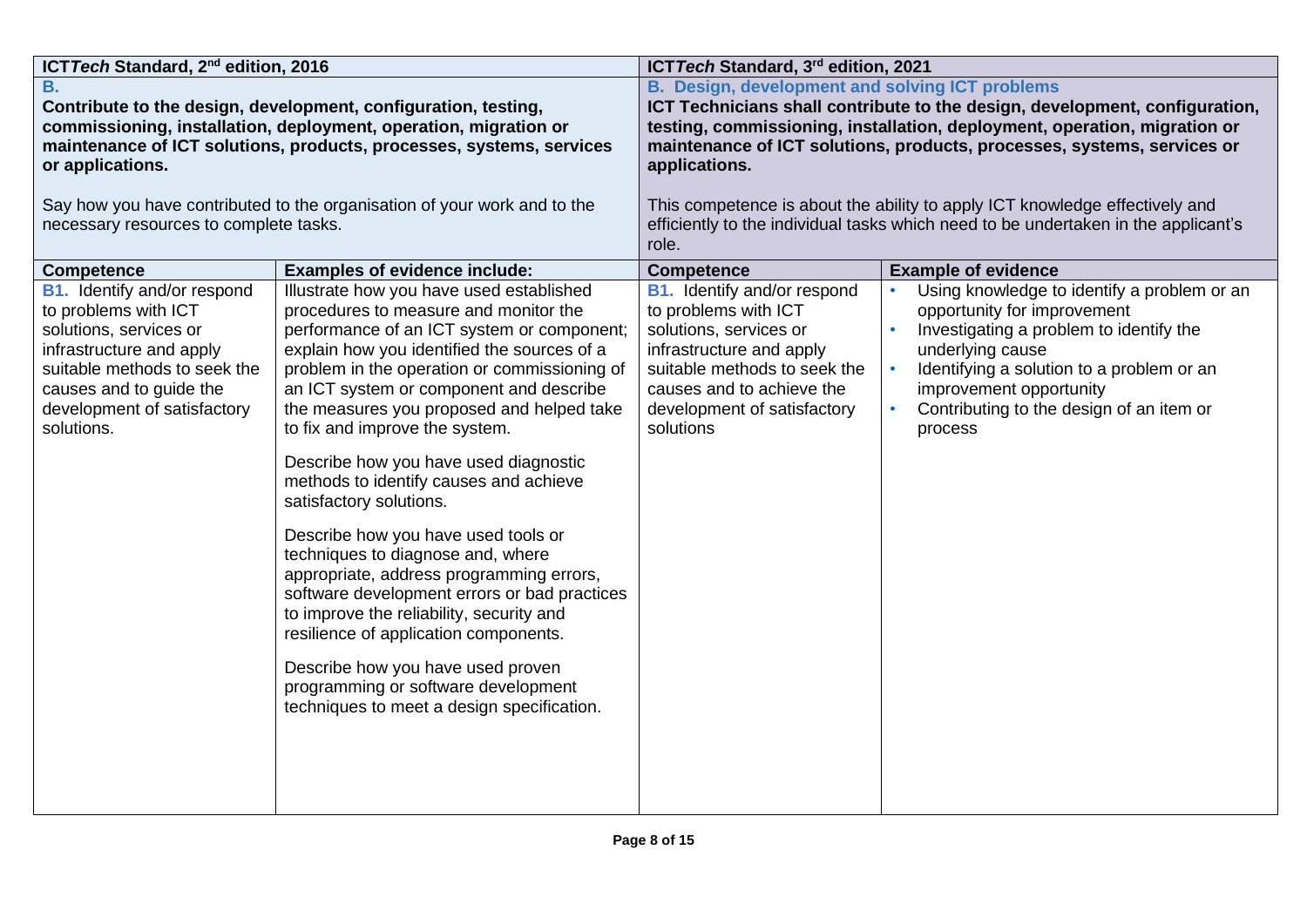| ICT Tech Standard, 2 <sup>nd</sup> edition, 2016                                                                                                                                                                                                                               |                                                                                                                                                                                                                                                                                                                                                                                                                                                                                                                                                                                                          | ICT Tech Standard, 3rd edition, 2021                                                                                                                                                                                                                                                                                                                                                                                                                                   |                                                                                                                                                                                                                                                                                                                                                                                                                                                                                                                                                                                                                                                                                                                     |
|--------------------------------------------------------------------------------------------------------------------------------------------------------------------------------------------------------------------------------------------------------------------------------|----------------------------------------------------------------------------------------------------------------------------------------------------------------------------------------------------------------------------------------------------------------------------------------------------------------------------------------------------------------------------------------------------------------------------------------------------------------------------------------------------------------------------------------------------------------------------------------------------------|------------------------------------------------------------------------------------------------------------------------------------------------------------------------------------------------------------------------------------------------------------------------------------------------------------------------------------------------------------------------------------------------------------------------------------------------------------------------|---------------------------------------------------------------------------------------------------------------------------------------------------------------------------------------------------------------------------------------------------------------------------------------------------------------------------------------------------------------------------------------------------------------------------------------------------------------------------------------------------------------------------------------------------------------------------------------------------------------------------------------------------------------------------------------------------------------------|
| <b>Competence</b>                                                                                                                                                                                                                                                              | <b>Examples of evidence include:</b>                                                                                                                                                                                                                                                                                                                                                                                                                                                                                                                                                                     | <b>Competence</b>                                                                                                                                                                                                                                                                                                                                                                                                                                                      | <b>Example of evidence</b>                                                                                                                                                                                                                                                                                                                                                                                                                                                                                                                                                                                                                                                                                          |
| <b>B2.</b> Select, organise and use<br>resources effectively to<br>complete ICT tasks, with<br>consideration for factors such<br>as cost, performance,<br>confidentiality, security,<br>quality and availability of<br>service, health, safety and<br>environmental<br>impact. | Describe how you plan, schedule and monitor<br>your own work competently within limited<br>deadlines.<br>Describe how you selected, organised or<br>used resources in an ICT task.<br>Describe how you made your choice of<br>software, hardware, solutions, ICT services,<br>or contracted skills to help you complete the<br>task, and how your choice contributed to the<br>task.<br>Explain how your choice contributed to the<br>quality of the result for the users.<br>Describe how you have contributed to the<br>organisation of your work and to the<br>necessary resources to complete tasks. | <b>B2.</b> Identify, organise and<br>use resources effectively to<br>complete ICT tasks, with<br>consideration for factors such<br>as cost, performance,<br>confidentiality, security,<br>quality and availability of<br>service, health, safety and<br>environmental impact.<br><b>or</b><br>Configure or maintain ICT<br>systems to provide<br>satisfactory performance and<br>quality of service.<br><b>or</b><br>Secure and protect ICT<br>systems from intrusion, | Balancing these factors in selecting<br>appropriate materials<br>Identifying precautions as a result of<br>evaluating risks and other factors<br>Considering how waste can be minimised,<br>recycled or disposed of safely if recycling is<br>not possible<br>Contributing to best practice methods of<br>continuous improvement<br>Improving the quality of an operation or<br>process<br>Ability to tailor and run simulation and other<br>models<br>Ability to solve software and/or related<br>technical problems under general guidance<br>from more senior staff<br>Knowledge of LAN/WAN: installing equipment<br>and software, upgrading, configuration, testing<br>System administration tasks in line with |
| <b>B3.</b> Configure or maintain<br>ICT systems to provide<br>satisfactory performance and<br>quality of service.                                                                                                                                                              | Give an example of how you have configured<br>an ICT solution, system, hardware or<br>software to establish or maintain efficiency,<br>quality of service or performance.<br>Describe your involvement in ensuring<br>service level agreements are not breached,<br>and agreed service levels are achieved and<br>maintained.<br>Give an example of when issues should be<br>escalated to a higher level.<br>Give examples where you have ensured that<br>company work instructions, end-to-end<br>processes and system documents in your<br>own area of work are up to date and adhered<br>to.          | damage, attack or data loss.                                                                                                                                                                                                                                                                                                                                                                                                                                           | manufacturers requirements                                                                                                                                                                                                                                                                                                                                                                                                                                                                                                                                                                                                                                                                                          |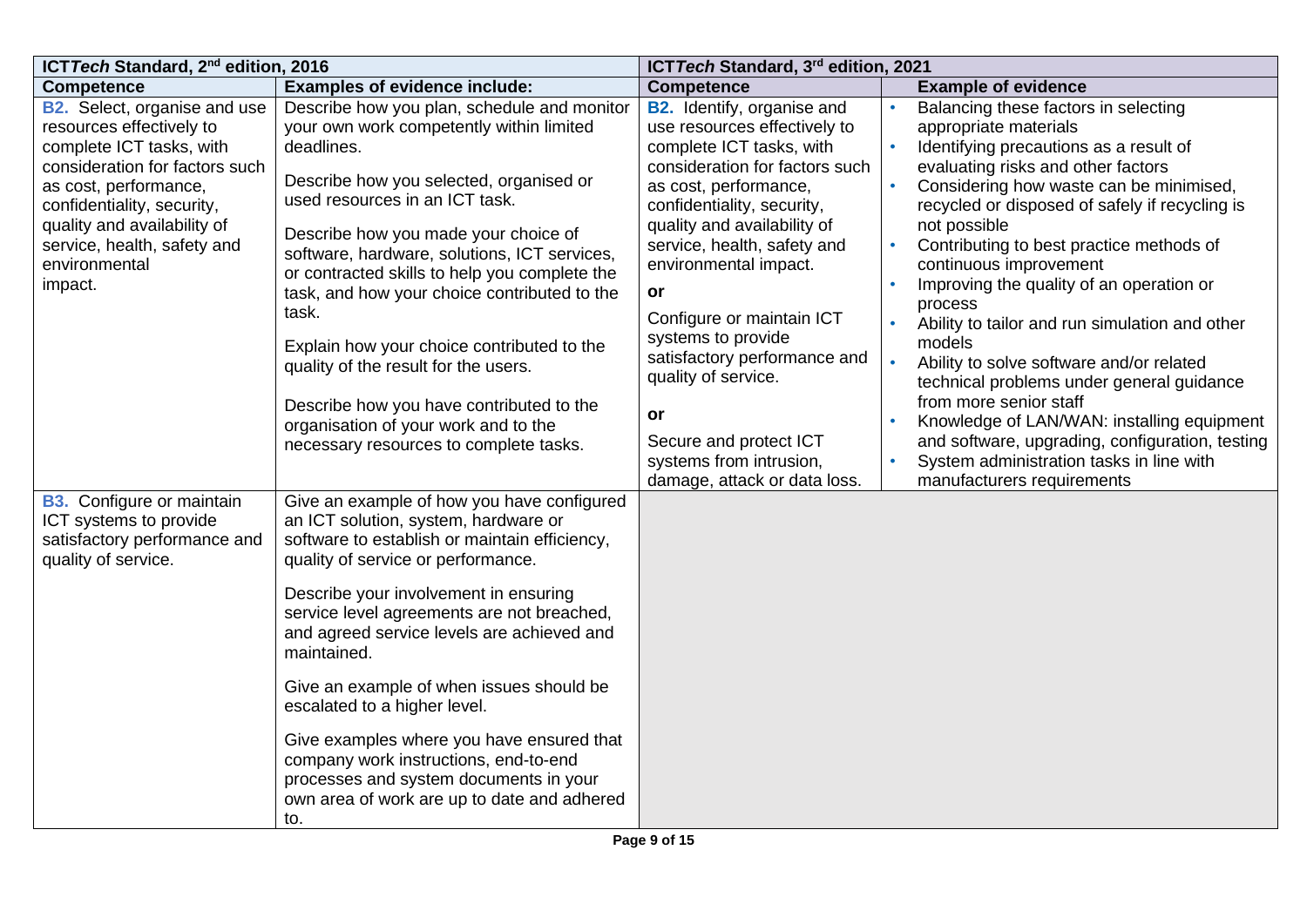| ICT Tech Standard, 2 <sup>nd</sup> edition, 2016                                                                                               |                                                                                                                                                                                                                                                                                                                                                                                                                                                                                                                                                        | ICT Tech Standard, 3rd edition, 2021                                                                                                          |                                                                                                                                                                                                                                         |
|------------------------------------------------------------------------------------------------------------------------------------------------|--------------------------------------------------------------------------------------------------------------------------------------------------------------------------------------------------------------------------------------------------------------------------------------------------------------------------------------------------------------------------------------------------------------------------------------------------------------------------------------------------------------------------------------------------------|-----------------------------------------------------------------------------------------------------------------------------------------------|-----------------------------------------------------------------------------------------------------------------------------------------------------------------------------------------------------------------------------------------|
| <b>Competence</b>                                                                                                                              | <b>Examples of evidence include:</b>                                                                                                                                                                                                                                                                                                                                                                                                                                                                                                                   | <b>Competence</b>                                                                                                                             | <b>Example of evidence</b>                                                                                                                                                                                                              |
| <b>B4.</b> Secure and protect ICT<br>systems from intrusion,<br>damage, attack or data loss.                                                   | Provide examples of how you contribute to<br>the continuing integrity of an ICT system by<br>detecting and rectifying potential failures or<br>identifying risks.                                                                                                                                                                                                                                                                                                                                                                                      |                                                                                                                                               |                                                                                                                                                                                                                                         |
|                                                                                                                                                | Demonstrate that appropriate measures are<br>taken, within your own area of work, to<br>ensure your employer, colleagues, customers<br>and the public are protected; this can include<br>security, performance, change control, user<br>accessibility and health and safety measures.                                                                                                                                                                                                                                                                  |                                                                                                                                               |                                                                                                                                                                                                                                         |
|                                                                                                                                                | Describe how you have undertaken data<br>protection, risk assessments, security<br>measures to prevent intrusion, etc.                                                                                                                                                                                                                                                                                                                                                                                                                                 |                                                                                                                                               |                                                                                                                                                                                                                                         |
| C.                                                                                                                                             |                                                                                                                                                                                                                                                                                                                                                                                                                                                                                                                                                        | C. Responsibility, management and leadership                                                                                                  |                                                                                                                                                                                                                                         |
| Accept and exercise personal responsibility.                                                                                                   |                                                                                                                                                                                                                                                                                                                                                                                                                                                                                                                                                        |                                                                                                                                               | ICT Technicians shall accept and exercise personal responsibility.                                                                                                                                                                      |
| or contingencies that prevented the attainment of targets.                                                                                     | Show that you have accepted personal responsibility for the completion of a<br>task which either achieved the agreed targets or led you to identify omissions                                                                                                                                                                                                                                                                                                                                                                                          | improvements to maintain quality in their work.                                                                                               | This competence is about the ability to plan and manage the applicant's own work<br>effectively and efficiently. It is also about the ability to consider and identify                                                                  |
| <b>Competence</b>                                                                                                                              | <b>Examples of evidence include:</b>                                                                                                                                                                                                                                                                                                                                                                                                                                                                                                                   | <b>Competence</b>                                                                                                                             | <b>Example of evidence</b>                                                                                                                                                                                                              |
| C1. Work reliably and<br>effectively on ICT tasks<br>without close supervision and<br>by adhering to the job<br>instructions or best practice. | Demonstrate how you were personally<br>identified with what had to be done in an ICT<br>task and how agreement was reached on the<br>specification of the task, including the<br>standards of the work and work practices.<br>Give an indication of the outcomes.<br>Describe when and how you escalated an<br>issue to a higher level.<br>If relevant in your role, give an example of<br>how you have relied on others to help you<br>complete a task, how you described what<br>they had to do and how you asked them to<br>account for their work. | C1. Work reliably and<br>effectively on ICT tasks<br>without close supervision and<br>by adhering to the job<br>instructions or best practice | Completing challenging tasks successfully<br>within your area of work<br>Identifying issues which fall outside of your<br>current knowledge and seeking advice<br>Identifying standards and codes of practice<br>relevant to a new task |
|                                                                                                                                                |                                                                                                                                                                                                                                                                                                                                                                                                                                                                                                                                                        |                                                                                                                                               |                                                                                                                                                                                                                                         |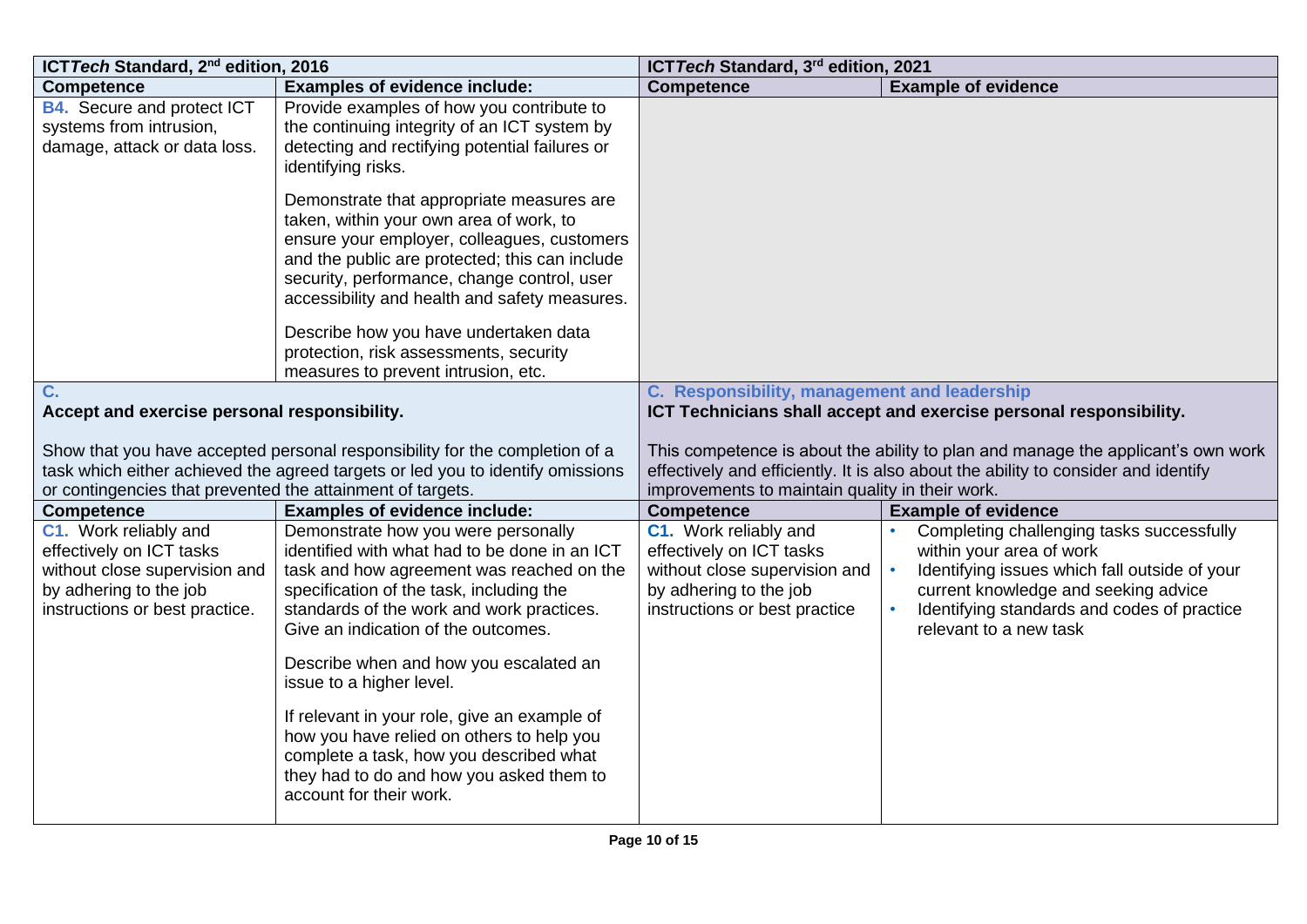| ICT Tech Standard, 2 <sup>nd</sup> edition, 2016                         |                                                                                                                                                                                                                                                                                                                                                                | ICT Tech Standard, 3rd edition, 2021                                     |                                                                                                                                                                                                                                                                                                                                                               |
|--------------------------------------------------------------------------|----------------------------------------------------------------------------------------------------------------------------------------------------------------------------------------------------------------------------------------------------------------------------------------------------------------------------------------------------------------|--------------------------------------------------------------------------|---------------------------------------------------------------------------------------------------------------------------------------------------------------------------------------------------------------------------------------------------------------------------------------------------------------------------------------------------------------|
| <b>Competence</b>                                                        | <b>Examples of evidence include:</b>                                                                                                                                                                                                                                                                                                                           | <b>Competence</b>                                                        | <b>Example of evidence</b>                                                                                                                                                                                                                                                                                                                                    |
| C2. Accept responsibility for<br>work of self or others.                 | Describe an example where you have sought<br>advice from a knowledgeable colleague to<br>resolve an issue.<br>Give an example of how you have prioritised<br>your work whilst working under general<br>supervision.<br>If relevant to your role, describe an example<br>where you have reviewed and accepted the<br>work of others to an agreed specification. | C2. Accept responsibility for<br>the work of themselves or<br>others     | Fully understanding drawings, permits to<br>work, instructions or other similar documents<br>after appropriate checking, and identifying<br>issues<br>Inspecting work carried out by others<br>Checking the status of equipment, the work<br>environment and facilities and taking<br>appropriate actions before commencing work                              |
| C3. Accept, allocate or<br>supervise technical and other<br>tasks.       | Describe when and how you escalated an<br>issue to a higher level.<br>If relevant in your role, give an example of<br>how you have relied on others to help you<br>complete a task and how you described what<br>they had to do and how you asked them to<br>account for their work.                                                                           | C3. Accept, allocate or<br>supervise technical and other<br>tasks        | Ensuring that the scope of a task is clear<br>before accepting and/or allocating it to others<br>Querying any aspect of a task which is not<br>$\bullet$<br>clear and/or providing an explanation if a<br>query is raised by others<br>Learning from your own experience and/or<br>providing constructive feedback when<br>supervising or working with others |
| C4. Be aware of and/or<br>involved in continuous quality<br>improvement. | Demonstrate how you have contributed to<br>relevant quality audits.<br>Give an example of where you have reported<br>a problem which has subsequently improved<br>a process.<br>Demonstrate where you have delivered<br>against a quality improvement action.                                                                                                  | C4. Be aware of and/or<br>involved in continuous quality<br>improvement. | Demonstrate how you have contributed to<br>relevant quality audits and where you have<br>delivered against a quality improvement action<br>Examples of where you have reported a<br>problem which has subsequently improved a<br>process                                                                                                                      |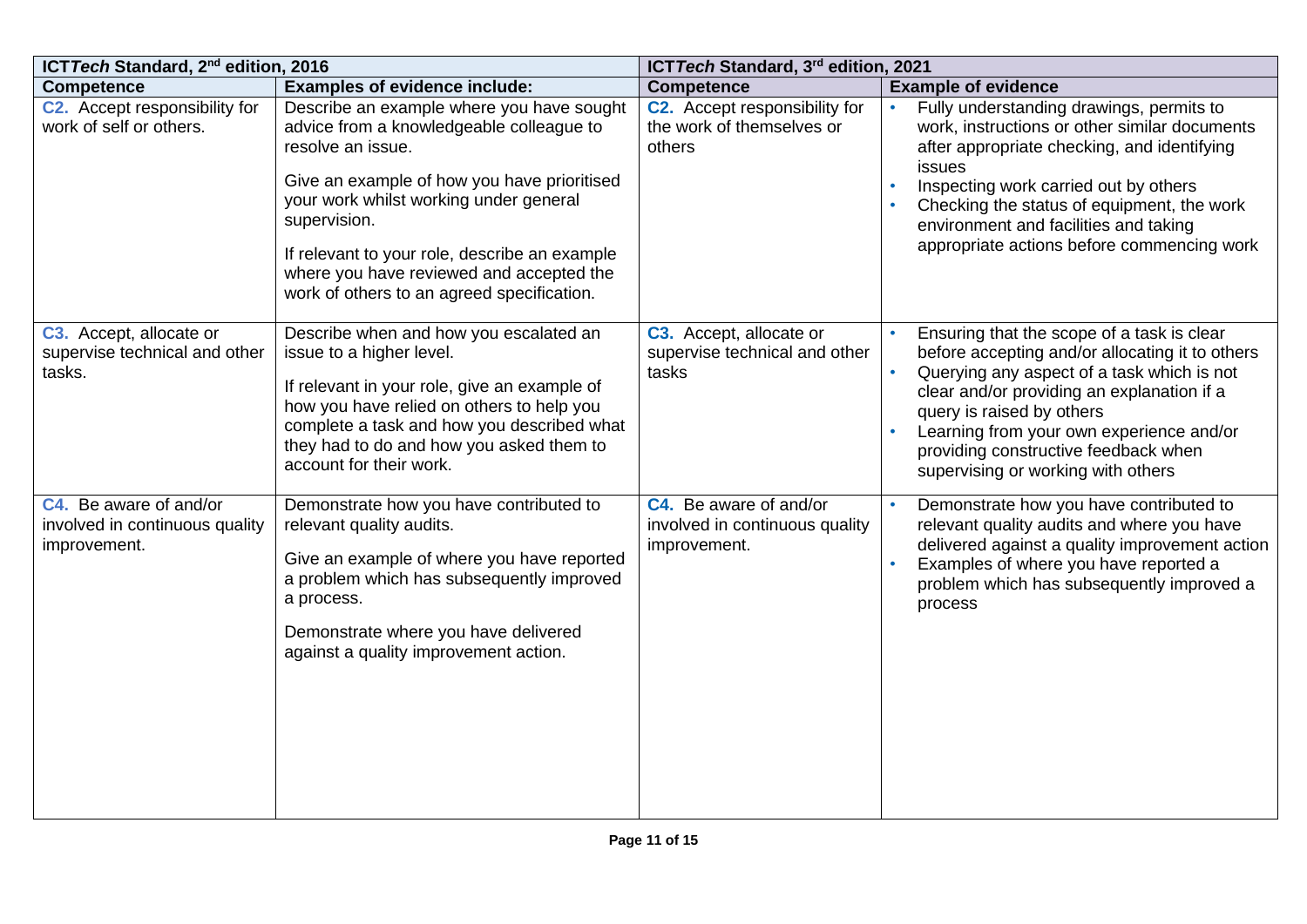| ICT Tech Standard, 2 <sup>nd</sup> edition, 2016                                                                                                                                                                                                                                                     |                                                                                                                                                                                                                                                                                                                                                                                                                                                                                                                                                                                                                                                                                                                            | ICT Tech Standard, 3rd edition, 2021                                                                                                                    |                                                                                                                                                                                                                                                                                                                                                                                                                                                                                                                                                                                                                        |  |
|------------------------------------------------------------------------------------------------------------------------------------------------------------------------------------------------------------------------------------------------------------------------------------------------------|----------------------------------------------------------------------------------------------------------------------------------------------------------------------------------------------------------------------------------------------------------------------------------------------------------------------------------------------------------------------------------------------------------------------------------------------------------------------------------------------------------------------------------------------------------------------------------------------------------------------------------------------------------------------------------------------------------------------------|---------------------------------------------------------------------------------------------------------------------------------------------------------|------------------------------------------------------------------------------------------------------------------------------------------------------------------------------------------------------------------------------------------------------------------------------------------------------------------------------------------------------------------------------------------------------------------------------------------------------------------------------------------------------------------------------------------------------------------------------------------------------------------------|--|
| D.                                                                                                                                                                                                                                                                                                   |                                                                                                                                                                                                                                                                                                                                                                                                                                                                                                                                                                                                                                                                                                                            | D. Communication and interpersonal skills                                                                                                               |                                                                                                                                                                                                                                                                                                                                                                                                                                                                                                                                                                                                                        |  |
| Use effective communication and interpersonal skills.                                                                                                                                                                                                                                                |                                                                                                                                                                                                                                                                                                                                                                                                                                                                                                                                                                                                                                                                                                                            | ICT Technicians shall use effective communication and interpersonal skills.                                                                             |                                                                                                                                                                                                                                                                                                                                                                                                                                                                                                                                                                                                                        |  |
|                                                                                                                                                                                                                                                                                                      | Show that you can contribute to discussions, make a presentation, read and<br>synthesise technical information and write different types of documents.                                                                                                                                                                                                                                                                                                                                                                                                                                                                                                                                                                     | This is the ability to work with others constructively, to explain ideas and<br>proposals clearly and to discuss issues objectively and constructively. |                                                                                                                                                                                                                                                                                                                                                                                                                                                                                                                                                                                                                        |  |
| <b>Competence</b>                                                                                                                                                                                                                                                                                    | <b>Examples of evidence include:</b>                                                                                                                                                                                                                                                                                                                                                                                                                                                                                                                                                                                                                                                                                       | <b>Competence</b>                                                                                                                                       | <b>Example of evidence</b>                                                                                                                                                                                                                                                                                                                                                                                                                                                                                                                                                                                             |  |
| <b>D1.</b> Communicate technical<br>and other information<br>effectively in English. <sup>1</sup><br>Use the appropriate methods<br>of communication to ensure<br>technical and nontechnical<br>information is understood by<br>the intended audience.                                               | Describe your choices of communication<br>methods and why you chose them, for<br>example: email, text messages, letters,<br>phone messages, work instructions, progress<br>notes, media clips, software (including<br>scripting) with comments, instructions to<br>operators/users and task specifications.<br>Give examples of different kinds of<br>documents and/or presentations you have<br>prepared or contributed to with an emphasis<br>on those that include technical information<br>about an ICT solution, system, process or<br>hardware or software component.<br>Give examples of where you have had to<br>prepare documents or presentations for<br>technical and non-technical audiences or<br>recipients. | <b>D1.</b> Communicate technical<br>and other information<br>effectively in English <sup>2</sup>                                                        | Contributing to meetings and discussions<br>Preparing communications, documents and<br>reports on technical matters<br>Exchanging information and providing advice<br>to technical and non-technical colleagues<br>Examples of different kinds of documents<br>and/or presentations you have prepared or<br>contributed to with an emphasis on those that<br>include technical information about an ICT<br>solution, system, process or hardware or<br>software component<br>Give examples of where you have had to<br>prepare documents or presentations for<br>technical and nontechnical audiences or<br>recipients |  |
| <b>D2.</b> Work effectively with<br>colleagues, customers,<br>suppliers, users and the<br>public, ensuring that ICT<br>tasks undertaken are<br>effectively linked to related<br>tasks.<br>Be aware of the needs and<br>concerns of others, especially<br>where related to diversity and<br>equality. | Give an example of a task you have been<br>involved in where you had responsibilities for<br>an aspect of the ICT component of the task.<br>Describe the roles of the people you have<br>liaised with and your formal relationship with<br>them.<br>Describe a few ICT tasks where you had to<br>deal with people in different roles in each<br>project.                                                                                                                                                                                                                                                                                                                                                                   | <b>D2.</b> Work effectively with<br>colleagues, clients, suppliers<br>or the public                                                                     | Contributing constructively as part of a team<br>Successfully resolving issues in discussions<br>with team members, suppliers, clients and/or<br>others<br>Persuading others to accept suggestions or<br>recommendations<br>Identifying, agreeing and working towards<br>collective goals                                                                                                                                                                                                                                                                                                                              |  |

 $1$  Any interviews will be conducted in English, subject only to the provisions of the Welsh Language Act 1993 and any Regulations which may be made in implementation of European Union directives on free movement of labou

<sup>&</sup>lt;sup>2</sup> Any interviews will be conducted in English, subject only to the provisions of the Welsh Language Act 1993.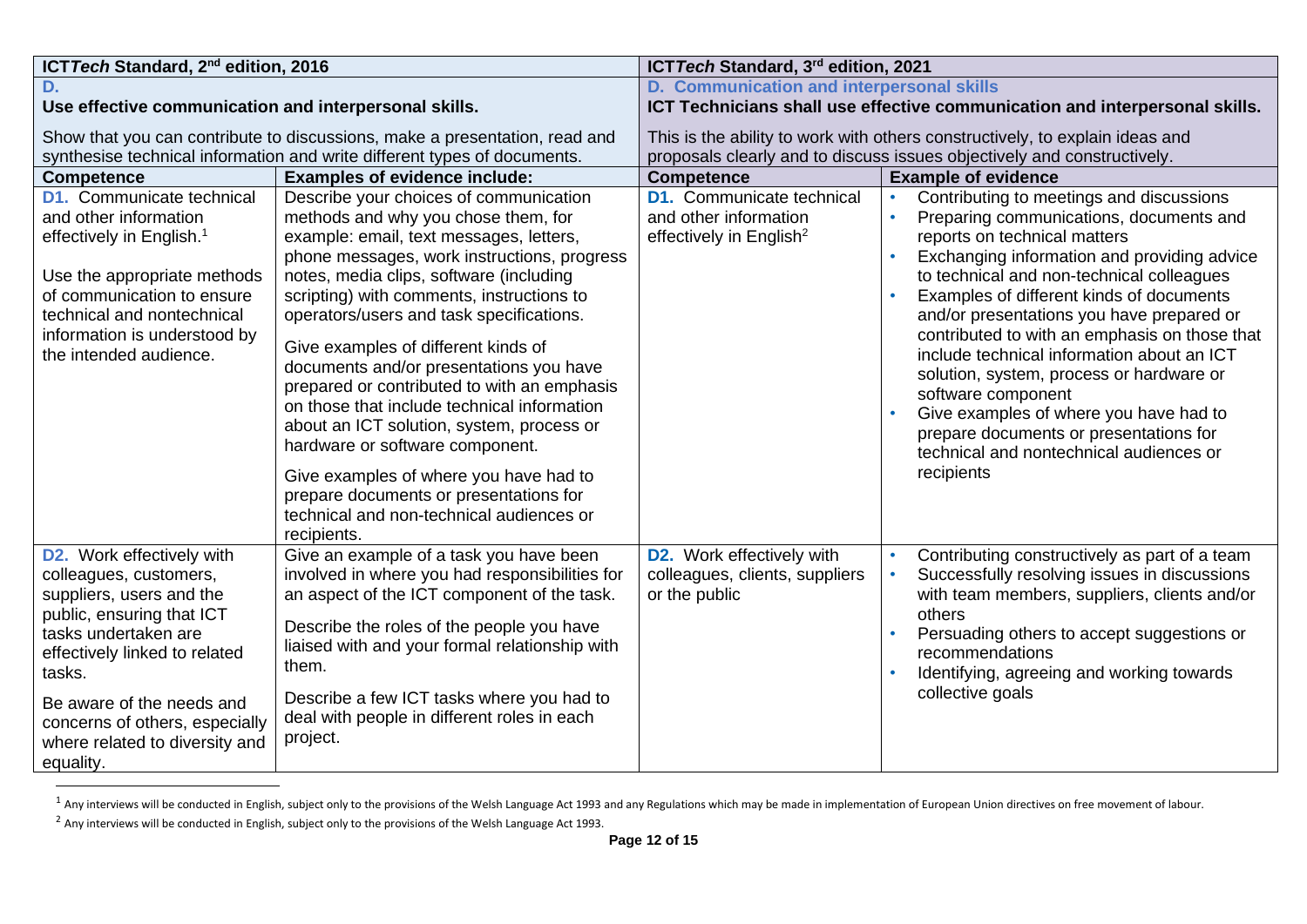| ICT Tech Standard, 2 <sup>nd</sup> edition, 2016                                                                                                                |                                                                                                                                                                                                                                                                                                                                                                                                                                     | ICT Tech Standard, 3rd edition, 2021                                                                                                                         |                                                                                                                                                                                                                                                                                                                                                                                            |  |
|-----------------------------------------------------------------------------------------------------------------------------------------------------------------|-------------------------------------------------------------------------------------------------------------------------------------------------------------------------------------------------------------------------------------------------------------------------------------------------------------------------------------------------------------------------------------------------------------------------------------|--------------------------------------------------------------------------------------------------------------------------------------------------------------|--------------------------------------------------------------------------------------------------------------------------------------------------------------------------------------------------------------------------------------------------------------------------------------------------------------------------------------------------------------------------------------------|--|
| <b>Competence</b>                                                                                                                                               | <b>Examples of evidence include:</b>                                                                                                                                                                                                                                                                                                                                                                                                | <b>Competence</b>                                                                                                                                            | <b>Example of evidence</b>                                                                                                                                                                                                                                                                                                                                                                 |  |
| D2. (continued)                                                                                                                                                 | Give an example of how you worked<br>effectively with department/project team<br>members, customers or suppliers.<br>Provide examples to show that you<br>understand how your ICT tasks affect, or are<br>affected by, tasks performed, colleagues,<br>clients, suppliers or users in an organisation,<br>process or broader user context.<br>Give an example of where you applied<br>diversity and antidiscrimination legislation. |                                                                                                                                                              |                                                                                                                                                                                                                                                                                                                                                                                            |  |
|                                                                                                                                                                 |                                                                                                                                                                                                                                                                                                                                                                                                                                     | <b>D3.</b> Be aware of the needs<br>and concerns of others,<br>demonstrate personal and<br>social skills and awareness of<br>diversity and inclusion issues. | Knowing and managing own emotions,<br>strengths and weaknesses<br>Being confident and flexible in dealing with<br>new and changing interpersonal situations<br>Creating, maintaining and enhancing<br>productive working relationships, and<br>resolving conflicts<br>Being supportive of the needs and concerns<br>of others, especially where this relates to<br>diversity and inclusion |  |
| Е.                                                                                                                                                              |                                                                                                                                                                                                                                                                                                                                                                                                                                     | <b>E. Personal and Professional Commitment</b>                                                                                                               |                                                                                                                                                                                                                                                                                                                                                                                            |  |
| Demonstrate a personal commitment to an appropriate code of<br>professional conduct, recognising obligations to society, the profession<br>and the environment. |                                                                                                                                                                                                                                                                                                                                                                                                                                     | and the environment.                                                                                                                                         | ICT Technicians shall demonstrate commitment to an appropriate code of<br>professional conduct, recognising obligations to society, the profession                                                                                                                                                                                                                                         |  |
|                                                                                                                                                                 | Your commitment will be to uphold the standards to which all members of                                                                                                                                                                                                                                                                                                                                                             |                                                                                                                                                              | This competence is about ensuring that the applicant is acting in a professional                                                                                                                                                                                                                                                                                                           |  |
| your institution subscribe. You need to show that you have read and                                                                                             |                                                                                                                                                                                                                                                                                                                                                                                                                                     |                                                                                                                                                              | manner in their work and in their dealings with others. An ICT Technician should                                                                                                                                                                                                                                                                                                           |  |
| understood your Institution's Code of Conduct.                                                                                                                  |                                                                                                                                                                                                                                                                                                                                                                                                                                     |                                                                                                                                                              | set a standard and example to others with regard to professionalism.                                                                                                                                                                                                                                                                                                                       |  |
| <b>Competence</b>                                                                                                                                               | <b>Examples of evidence include:</b>                                                                                                                                                                                                                                                                                                                                                                                                | <b>Competence</b>                                                                                                                                            | <b>Example of evidence</b>                                                                                                                                                                                                                                                                                                                                                                 |  |
| <b>E1.</b> Comply with the Code of<br>Conduct of the professional<br>engineering institution or<br>Professional Affiliate of which<br>you are a member.         | Demonstrate that you are aware of regulatory<br>frameworks that apply to your work; illustrate<br>the ways in which you work to satisfy these<br>ordinances; and indicate that you have read<br>and understood your institution's Code of<br>Conduct.                                                                                                                                                                               | <b>E1.</b> Understand and comply<br>with relevant codes of<br>conduct and<br>regulations/standards                                                           | Demonstrating compliance with your<br>Licensee's Code of Professional Conduct<br>Working within all relevant legislative and<br>regulatory frameworks, including social and<br>employment legislation                                                                                                                                                                                      |  |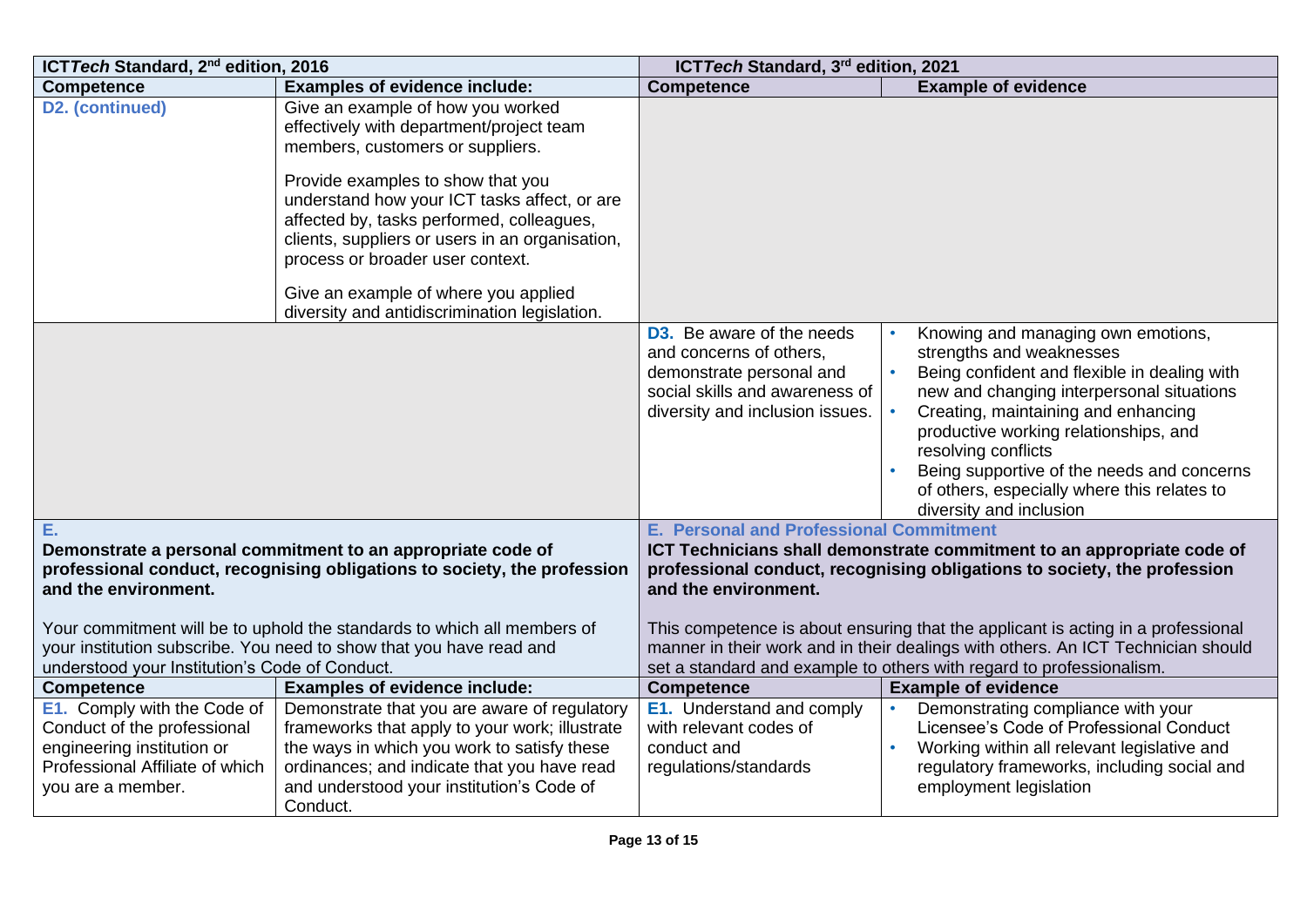| ICT Tech Standard, 2 <sup>nd</sup> edition, 2016                                                                                                                                                                                                                                                                                                                                             |                                                                                                                                                                                                                                                                                                                                                                                                                                                                                                                                                                                                                                                                                                            | ICT Tech Standard, 3rd edition, 2021                                                                                                                                                                                                                                                                                                                                                                  |                                                                                                                                                                                                                                                                                                                                                                                                                                                                                                                                                                                                                                                   |
|----------------------------------------------------------------------------------------------------------------------------------------------------------------------------------------------------------------------------------------------------------------------------------------------------------------------------------------------------------------------------------------------|------------------------------------------------------------------------------------------------------------------------------------------------------------------------------------------------------------------------------------------------------------------------------------------------------------------------------------------------------------------------------------------------------------------------------------------------------------------------------------------------------------------------------------------------------------------------------------------------------------------------------------------------------------------------------------------------------------|-------------------------------------------------------------------------------------------------------------------------------------------------------------------------------------------------------------------------------------------------------------------------------------------------------------------------------------------------------------------------------------------------------|---------------------------------------------------------------------------------------------------------------------------------------------------------------------------------------------------------------------------------------------------------------------------------------------------------------------------------------------------------------------------------------------------------------------------------------------------------------------------------------------------------------------------------------------------------------------------------------------------------------------------------------------------|
| <b>Competence</b>                                                                                                                                                                                                                                                                                                                                                                            | <b>Examples of evidence include:</b>                                                                                                                                                                                                                                                                                                                                                                                                                                                                                                                                                                                                                                                                       | <b>Competence</b>                                                                                                                                                                                                                                                                                                                                                                                     | <b>Example of evidence</b>                                                                                                                                                                                                                                                                                                                                                                                                                                                                                                                                                                                                                        |
| <b>E2.</b> Manage and apply<br>healthy, safe, secure systems<br>of work, and be aware of<br>appropriate hazard<br>identification and risk<br>management systems.<br>This could include an ability<br>to:<br>Identify and take<br>responsibility for own<br>obligations for health,<br>safety and welfare issues<br>Apply systems that satisfy<br>health, safety and welfare<br>requirements. | Provide examples of good practices you<br>adopt in your work to ensure safety, security<br>or confidentiality, or safe disposal.<br>List the courses and briefings you have<br>attended that explained the regulations and<br>practices relating to health, safety, data<br>protection, sustainable development and<br>security in your workplace activities and<br>locations.<br>Demonstrate how you have considered<br>safety and/or security requirements and risk<br>management in design, installation, testing or<br>operational activities.                                                                                                                                                         | <b>E2.</b> Manage and apply<br>healthy, safe, secure systems<br>of work, and be aware of<br>appropriate hazard<br>identification and risk<br>management systems. This<br>could include an ability to:<br>$\bullet$<br>Identify and take<br>responsibility for own<br>obligations for health,<br>safety and welfare issues<br>Apply systems that satisfy<br>health, safety and welfare<br>requirements | Providing evidence of applying current safety<br>requirements, such as risk assessment and<br>other examples of good practice you adopt in<br>your work<br>A sound knowledge of health and safety<br>legislation, for example: HASAW 1974, CDM<br>regulations, ISO 45001 and company safety<br>policies<br>Recognising how sustainability principles, as<br>described in the Guidance on Sustainability,<br>can be applied in your day-to-day work<br>Identifying actions that you can and have<br>taken to improve sustainability<br>Demonstrating awareness of environmental<br>sustainability and the general recognition of<br>sustainability |
| <b>E3.</b> Show you are aware of<br>and apply good practices that<br>protect other people,<br>organisations or the<br>environment from harm<br>caused by the operation of<br>ICT systems.<br>Undertake ICT work in a way<br>that contributes to<br>sustainable development.                                                                                                                  | Illustrate how, in your work activities, you<br>have considered sustainability, or<br>prevented/prevent harm and/or loss to<br>colleagues, business, partners, customers,<br>the public, the environment. You may have<br>considered: loss/corruption of vital data;<br>inappropriate access to vital data; breach of<br>security (physical, network, system); loss of<br>system performance; inefficient use of ICT<br>resources and energy; proper disposal of<br>hazardous components; inadequate testing,<br>training, project review or risk assessment.<br>Demonstrate how you have considered<br>sustainability in design, installation, testing,<br>operational and/or risk assessment activities. | <b>E3.</b> Show you are aware of<br>and apply good practices that<br>protect other people,<br>organisations or the<br>environment from harm<br>caused by the operation of<br>ICT systems. Undertake ICT<br>work in a way that contributes<br>to sustainable development                                                                                                                               | Understanding the ethical issues that you may<br>encounter in your role<br>Giving an example of where you have applied<br>ethical principles as described in the<br><b>Statement of Ethical Principles</b><br>Giving an example of where you have applied<br>or upheld ethical principles as defined by your<br>organisation or company                                                                                                                                                                                                                                                                                                           |